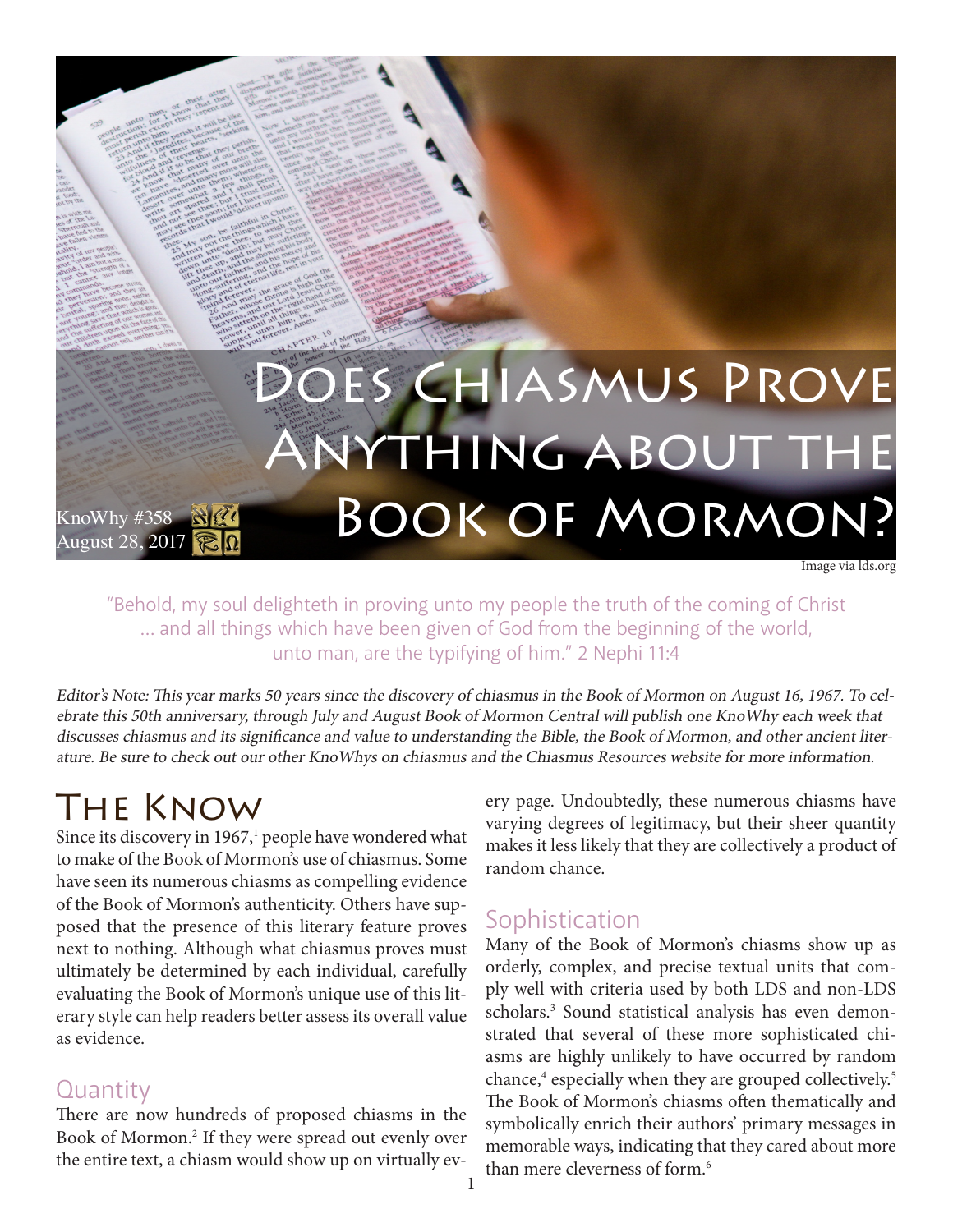#### Multiple Authors

Those Book of Mormon authors who frequently used chiasmus often did so in distinctive ways.7 When Nephi wrote about his family's journey to the promised land, he did so many years after the events took place. This apparently gave him time to carefully rework the narrative events into multiple chiastic structures,<sup>8</sup> which he then embedded into an overarching chiasm spanning the entirety of 1 Nephi.<sup>9</sup> Nephi's chiastic memoirs can be meaningfully contrasted with King Benjamin's use of chiasmus, which was "quite classical and pure," and also with Alma's use, which was "much more creative and personal."10 Other Book of Mormon authors, like Abinadi, seem to have rarely used this literary form.<sup>11</sup>

#### Ancient Hebrew Origins

The Nephite prophets claimed to perpetuate the religious and literary traditions of their Hebrew ancestors (see 1 Nephi 3:19). This is significant because chiasmus was arguably a "dominant, if not essential, element of Hebrew writing" during Lehi's day.<sup>12</sup> If such a frequently used Hebrew form were to be absent from the Nephite text, it might reasonably be seen as a "glaring deficiency."13 Yet generally speaking, the Book of Mormon's use of chiasmus nicely matches the high frequency and unique style of its use in the Bible.

For example, the "embodiment of the ancient Israelite concept of justice" found in Leviticus 24:13–23 is similarly modeled in Alma 41:13–15, and chiasms such as Helaman 6:7–13 contain parallel words and phrases that work even better if the underlying text was derived from Hebrew.14 Although more extensive comparisons are needed, Welch concluded, "If the absence of chiasmus would be inconsistent with its claim of Israelite origins, then the presence of chiasmus in the Book of Mormon is, at least to an equal extent, evidence corroborating that claim."15

### Ancient American Origins

The Israelites weren't the only ancient civilization to extensively use chiasmus.16 This literary form also shows up in Mayan texts, and is thought by scholars to be part of ancient America's earliest poetic tradition.17 In several ways, the Book of Mormon's use of chiasmus is quite similar to its use in ancient Mayan texts,<sup>18</sup> demonstrating that it nicely fits its claimed ancient literary settings in both the Old and New Worlds.

## The Why

Some have argued that the Book of Mormon's use of chiasmus is inconsequential because chiasms sometimes show up randomly in a text—for instance, in a computer manual, where its presence was obviously unintentional.19 Others have felt that chiasmus is simply not special or unique because it has been used in children's books like Green Eggs and Ham, in nursery rhymes like "Hickory Dickory Dock," and other forms of English prose and poetry.<sup>20</sup> It has even been proposed that Joseph Smith discovered chiasmus through his own reading of the Bible or that he drew upon obscure chiasmus-related biblical research to help him fabricate the Book of Mormon.

Yet in one way or another, each of these explanations is lacking. For decades now, scholars of the Bible and the Book of Mormon have recognized that chiasmus can sometimes occur by chance. That is what has led to the rigorous criteria and statistical models that have been used to test a chiasm's overall strength.<sup>21</sup> Many chiasms in the Book of Mormon have passed these tests with flying colors.22

And although nursery rhymes and other forms of English poetry demonstrate various chiasmus-related structures, there would have been little reason for Joseph Smith to assume that such structures were used extensively in Hebrew-related texts like the Bible. John W. Welch has found that even many biblical scholars today "are not aware, either consciously or subconsciously, of the chiastic structure of biblical text."23 The fact that no one noticed or mentioned the presence of chiasmus in the Book of Mormon for more than 130 years after its publication is pretty good evidence that the vast majority of readers do not detect these structures unless they are pointed out for them.

Joseph Smith's limited education makes him an especially poor candidate to simply stumble upon this literary form's association with ancient Hebrew literature,<sup>24</sup> whether on his own or through reading obscure, higher-level academic research.<sup>25</sup> Even if he had made such discoveries, the high quantity of high quality chiasms in the Book of Mormon seem to be well beyond any amateur attempt at adapting nursery rhymes or mimicking what was then known of biblical parallelisms. It should also be noted that several dozen other types of Hebrew literary forms are also used extensively throughout the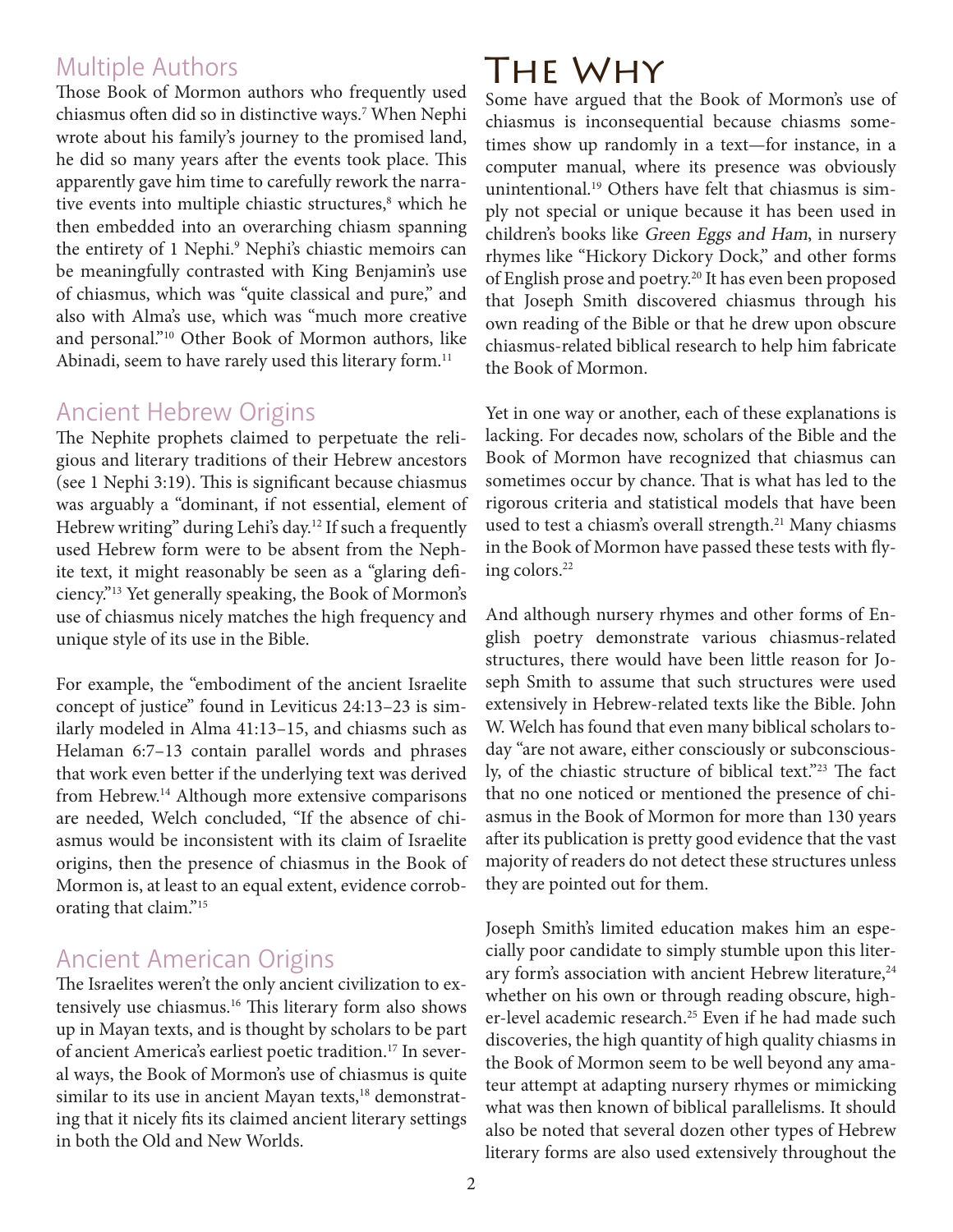Book of Mormon, making chiasmus just the flagship in an entire fleet of Hebrew-related literary evidences.<sup>26</sup>

In the approximately 74-day process of orally dictating the Book of Mormon to various scribes,<sup>27</sup> Joseph Smith seamlessly integrated hundreds of instances of chiasmus—and well over a thousand instances of other varied Hebrew literary forms<sup>28</sup>—into an already demonstrably complex and consistent text.29 According to scribes and witnesses, he accomplished this without any major revisions and without relying on any working notes or reference materials of any kind.<sup>30</sup> Such a feat is nothing short of miraculous.<sup>31</sup>

The Book of Mormon's extensive and unique use of chiasmus offers very good evidence that its text is orderly, complex, consistent, and beautiful. It is evidence that it was written by multiple authors who carefully implemented this literary style on certain types of occasions and for particular purposes. It is evidence that whoever wrote the Book of Mormon was likely very familiar with the use of chiasmus in the ancient word, especially by

## **NOTES**

1. See Book of Mormon Central, "How Was Chiasmus Discovered in the Book of Mormon? (Mosiah 5:11)," KnoWhy 353 (August 16, 2017).

2. See "Chiasmus Index, Book of Mormon," online at chiasmusresources.org; Donald W. Parry, Poetic Parallelisms in the Book of Mormon: The Complete Text Reformatted (Provo, UT: Neal A. Maxwell Institute for Religious Scholarship, 2007), 565.

3. See John W. Welch, "Criteria for Identifying and Evaluating the Presence of Chiasmus," Journal of Book of Mormon Studies 4, no. 2 (1995): 1–14; republished for a mainstream audience as John W. Welch, "Criteria for Identifying and Evaluating the Presence of Chiasmus," in Chiasmus Bibliography, ed. John W. Welch and Daniel B. McKinley (Provo, UT: Research Press, 1999), 157–174. See also, "Chiasmus Criteria," online at chiasmusresources.org. For analysis of Book of Mormon chiasms that comply well with these criteria, see Book of Mormon Central, "What Can We Learn from Ten of the Best Chiasms in the Book of Mormon? Part 1 (2 Nephi 25:26)," KnoWhy 349 (August 7, 2017); Book of Mormon Central, "What Can We Learn from Ten of the Best Chiasms in the Book of Mormon? Part 2," KnoWhy 352 (August 14, 2017); Book of Mormon Central, "What Can We Learn from Ten of the Best Chiasms in the Book of Mormon? Part 3 (Alma 36:18)," KnoWhy 355 (August 20, 2017).

4. Boyd F. Edwards and W. Farrell Edwards, "Does Chiasmus Appear in the Book of Mormon by Chance?" BYU Studies 43, no. 2 (2004): 118–120.

Hebrew writers in ancient Israel and perhaps even by Mayan writers in ancient America. And when viewed collectively, it offers good evidence that Joseph Smith was telling the truth about the Book of Mormon's miraculous discovery and translation.

### Further Reading

Boyd F. Edwards and W. Farrell Edwards, "Does Chiasmus Appear in the Book of Mormon by Chance?" BYU Studies Quarterly 43, no. 2 (2004): 103–130.

John W. Welch, "What Does Chiasmus in the Book of Mormon Prove?" in Book of Mormon Authorship Revisited: The Evidence for Ancient Origins, ed. Noel B. Reynolds (Provo, UT: FARMS, 1997), 199–224.

John W. Welch, "Chiasmus in the Book of Mormon," Ensign, February 1972, online at lds.org.

©Book of Mormon Central, 2017

5. Boyd F. Edwards and W. Farrell Edwards, "Response to Earl Wunderli's Critique of Alma 36 as an Extended Chiasm," Dialogue: A Journal of Mormon Thought, Dialogue Paperless: E-Paper #1 (April 30, 2006): 5, also see n. 17.

6. For several examples, see Book of Mormon Central, "Why Did Nephi Use Chiasmus to Testify of Christ? (2 Nephi 11:3)," KnoWhy 271 (Febrary 6, 2017); Book of Mormon Central, "Why Did King Benjamin Use Poetic Parallels So Extensively? (Mosiah 5:11)," KnoWhy 83 (April 21, 2016); Book of Mormon Central, "Why Was Alma Converted? (Alma 36:21)," KnoWhy 144 (July 15, 2016); Book of Mormon Central, "Why and How Did Alma Explain the Meaning of the Word 'Restoration'? (Alma 41:1)," KnoWhy 149 (July 22, 2016); Book of Mormon Central, "Why Was Chiasmus Used in Nephite Record Keeping? (Helaman 6:10)," KnoWhy 177 (August 31, 2016).

7. The fact that Book of Mormon authors used chiasmus in different ways and with varying frequencies supports sound stylometric (sometimes called "wordprint") studies of the text, which indicate that it was written by multiple authors. See Matthew Roper, Paul J. Fields, and G. Bruce Schaalje, "Stylometric Analyses of the Book of Mormon: A Short History," Journal of the Book of Mormon and Other Restoration Scripture 21, no. 1 (2012): 28–45. For the varying use of Hebrew parallelisms in the Book of Mormon generally, see Carl J. Cranney, "The Deliberate Use of Hebrew Parallelisms in the Book of Mormon," Journal of Book of Mormon Studies 23 (2014): 140–165.